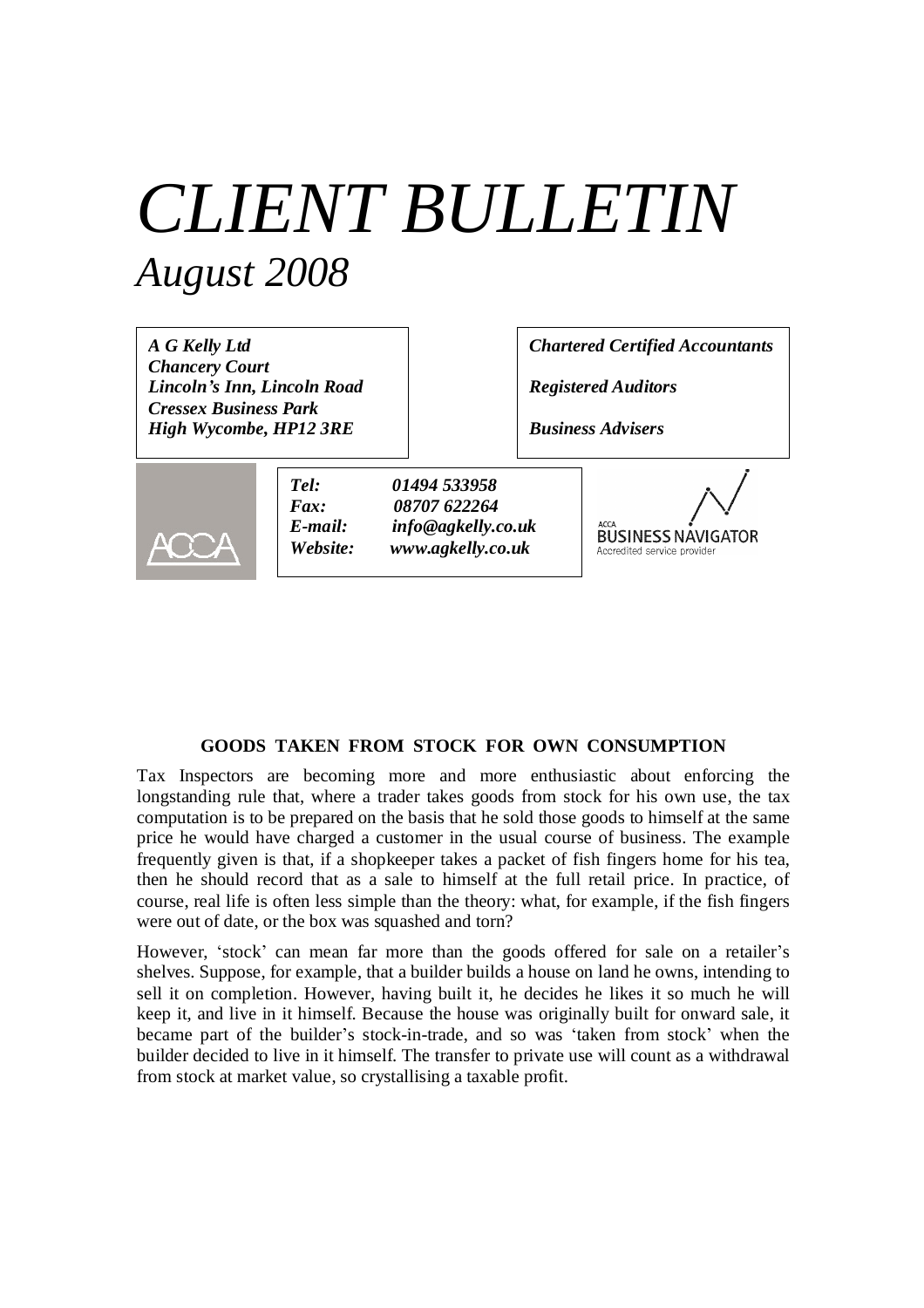It seems unfair that a trader is deemed to make a taxable profit by 'selling something to himself'. However, in many circumstances, the charge can be avoided, quite legitimately, simply by making sure that the relevant items never become trading stock in the first place. For instance, a retailer could use his trade card to make purchases earmarked from the outset for his own use. (This would mean, for example, buying a whole 'outer' of fish fingers for the home freezer; buying tinned or bottled goods in this way might be more practicable!) In the case of the builder, the amount of tax at stake would make it very worthwhile to consider earmarking the house for private occupation before construction begins. This need not preclude buying materials on trade terms, or using tradesmen employed in the builder's business.

It is vitally important, whether the goods in question are low-value commodities such as groceries, high-value items such as motor cars or antiques, or houses constructed by builders, that the arrangements are set up correctly *from the outset* and the necessary paperwork kept to create an 'audit trail' demonstrating that the relevant items never became trading stock. Because of the infinite range of individual circumstances, it is impossible to give reliable advice in general terms, and so we would recommend clients to contact us for individual advice tailored to their own businesses or projects.

#### **ENTREPRENEURS' RELIEF**

When the new capital gains tax Entrepreneurs' Relief was first announced in January 2008, it was stated that trading premises occupied by a company or a partnership would not qualify for the relief if they were owned by a shareholder or partner personally *and* he or she charged the company or partnership a full market rent. Relief would be restricted proportionately where a reduced rent was charged, or where the rent was not charged for the whole period the premises were occupied by the company or partnership. However, a last-minute change to the Finance Bill provides that rent paid before 6 April 2008 (the start date for the new relief) will be ignored in this calculation. Accordingly, if no rent is charged from 6 April 2008, full Entrepreneurs' Relief will remain due.

# **ANNUAL INVESTMENT ALLOWANCE**

The new Annual Investment Allowance (AIA), introduced in April, allows businesses – companies, partnerships and sole traders – to claim 100% first-year allowances for expenditure on most purchases of machinery, equipment and vehicles, other than motor cars. However, the Conservative Party has made it clear that, should they win the next General Election, they will abolish the AIA and instead reduce the small companies rate of corporation tax back to 20%. (The small companies rate was 20% until March 2008; it rose to 21% in April this year and is scheduled to rise again to 22% in April 2009.)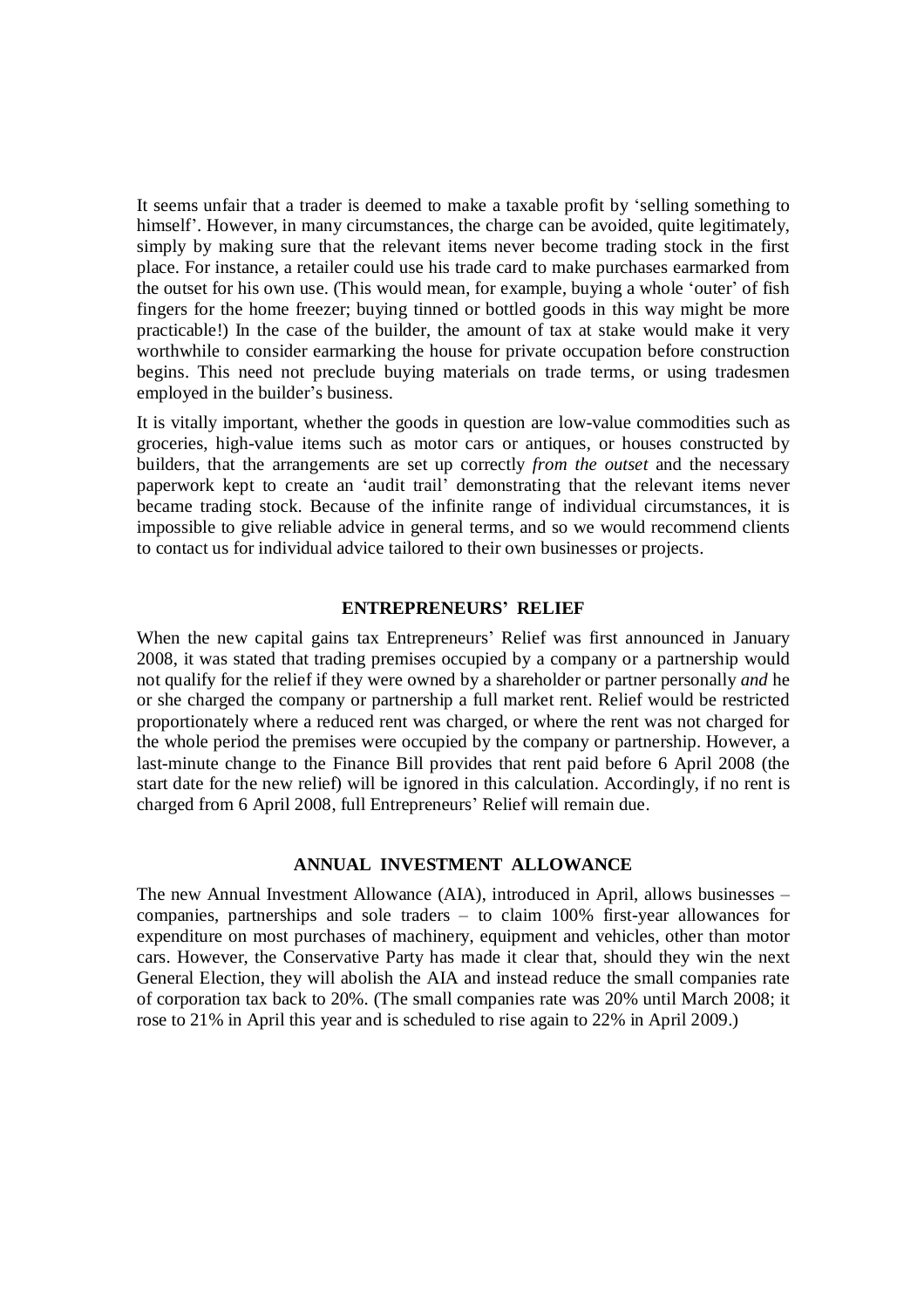There must be a General Election no later than May 2010, though the Government may choose to 'go to the country' earlier, with the earliest likely date being May 2009. Without wishing to take a political stance, it is obvious that the Conservative Party may win that Election, so there is an argument in favour of incurring any planned capital expenditure on machinery, equipment and vehicles (other than motor cars) within the next year, so as to be sure of the 100% allowance.

Qualifying expenditure is capped at  $£50,000$  a year. The main point to watch is that, if the trader's accounting year spans 6 April 2008 (1 April 2008 for companies), the cap for the first year is reduced proportionately. For example, if a company's year end is 31 December, the maximum expenditure qualifying for the 100% Annual Investment Allowance for the year to 31 December 2008 will be £37,500 (nine-twelfths of £50,000, as there are nine months between 1 April and 31 December 2008). The company could however purchase £37,500 of machinery in December 2008 and £50,000 in January 2009, and so qualify for 100% first-year allowances of £87,500 over the two years.

The detailed rules are, inevitably, more complex than that short summary would suggest, so please contact us for individual advice if you are planning a substantial investment in machinery, equipment or vehicles.

# **EMPLOYEE BENEFITS THAT CAN COST YOU NOTHING**

The general rule is that an employee has to pay tax on every benefit provided by his employer. However, a rather eclectic assortment of benefits has been exempted from tax, usually for policy reasons that have now been lost in the mists of time.

It is feasible for most of the tax-exempt benefits to be provided by small employers as well as large. For example, it is well-known that there is no benefit-in-kind charge on meals provided in canteens or staff dining rooms. What is not so widely appreciated is that the legislation does not require the employer to operate his own catering facility: he can arrange either for his employees to use a canteen or staff dining room operated by a nearby, unrelated enterprise; or for food to be delivered to his own premises by outside caterers. The main condition is that broadly the same facilities must be made available to all employees (or at least, to all employees working at the same site).

Another possibility is free or subsidised transport to and from work in a coach or minibus, or lunchtime trips to local shopping centres, *etc*. The employer need not own his own vehicle – he could for example buy in the service from a local coach company, or enter into a cost-sharing arrangement with another local employer.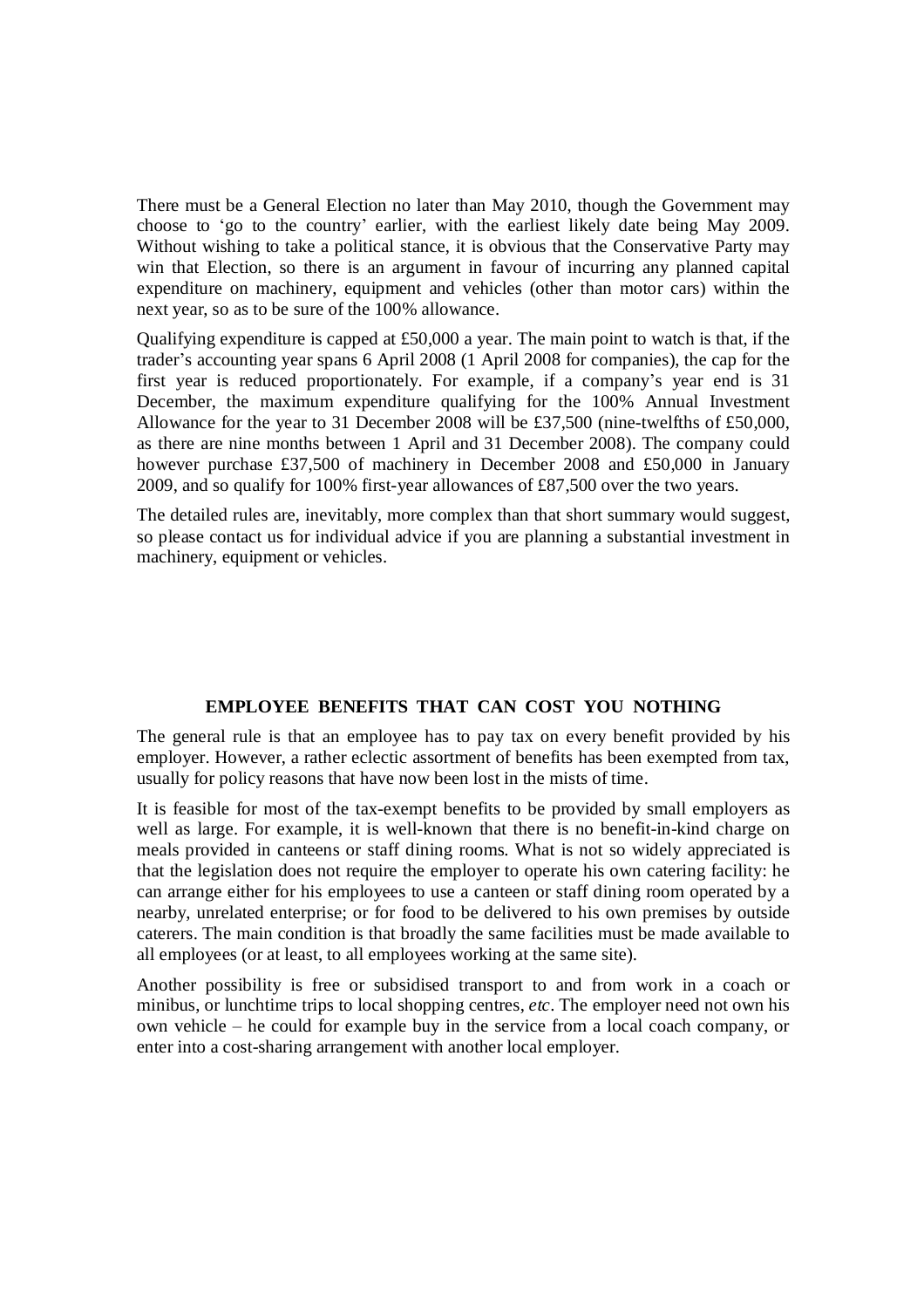However, most people will probably prefer to drive to work and the provision of car parking spaces at or near the workplace is also free of tax. It is sometimes assumed that the exemption applies only where the vehicle is parked on the employer's premises (the 'company car park'), but in fact it applies equally if the employer has to pay for the parking space, for example in a nearby multi-storey car park. And whereas the exemption for a coach or minibus service applies only if the facility is 'available generally to employees', workplace parking is exempt even if the employer offers it only to selected individuals. It is rumoured that the exemption for workplace parking was born when some Tax Inspectors were threatened with a benefit-in-kind charge for parking their cars on Government premises – but it is only a rumour.

The employer can also provide the use of a mobile 'phone – including line rental and call charges – without triggering a tax charge. This is so even if there is no business use of the 'phone. The main point to watch here is that it would be sensible for the employer to impose some ceiling on the call charges he is willing to pay, as unrestrained use of a mobile 'phone can be alarmingly expensive. The 'phone may be hand-held or installed in a vehicle, or both, provided there is only one connection (*i.e*., only one number).

Next, it is common practice for employers, especially in Central London, to offer interestfree season ticket loans. No tax charge arises on the benefit of being able to borrow the money interest-free, unless the amount outstanding exceeds £5,000. What is less well known is that the same tax exemption applies to loans for any other purpose, provided the sum total of all loans to the individual employee does not exceed £5,000. The disadvantages from the employer's point of view are, of course, that it is an expensive benefit to provide, in cash flow terms, and even if repayments are deducted from salary, there is always the risk of default. The employer needs to be sure that the loan is within the employee's financial comfort zone.

All the exemptions are subject to complex terms and conditions – for example, there is some convoluted legislation to draw a line between minibuses (which may qualify for the travel-to-work exemption) and large motor cars (which do not qualify). Accordingly, if you are planning to provide any benefit-in-kind or facility for employees, we strongly recommend that you discuss, with us, the most tax-efficient way of providing it, before committing yourself to any expenditure.

Finally, if there is no specific exemption, and no scale charge (as for motor cars), the general rule is that the tax charge on a benefit-in-kind is based on the cost to the employer of providing that benefit. Sometimes it is possible to provide worthwhile benefits at no cost to the employer. For example, he may be able to arrange for discounts for employees at gyms and other local facilities, or access to cash-and-carry warehouses.